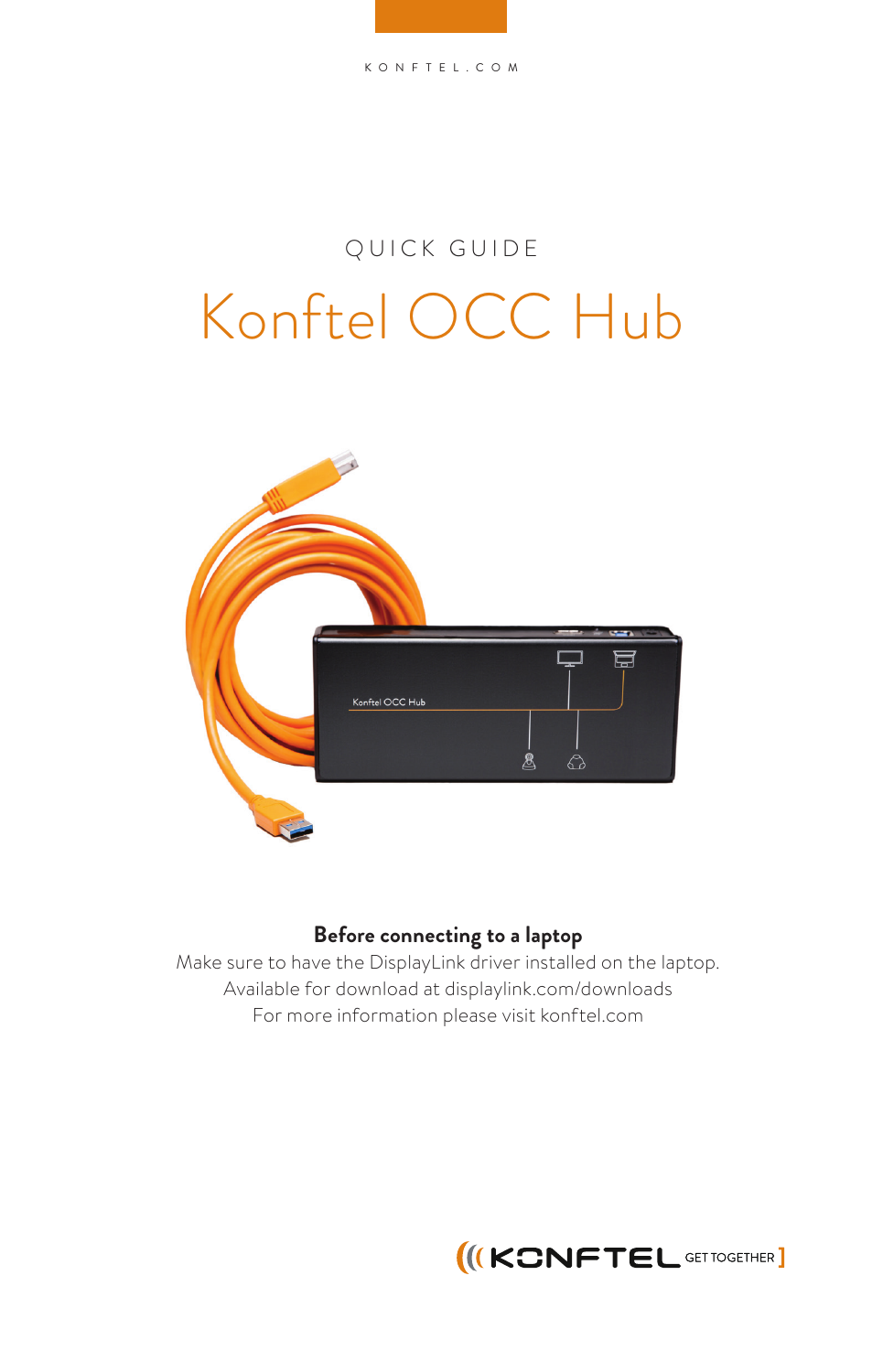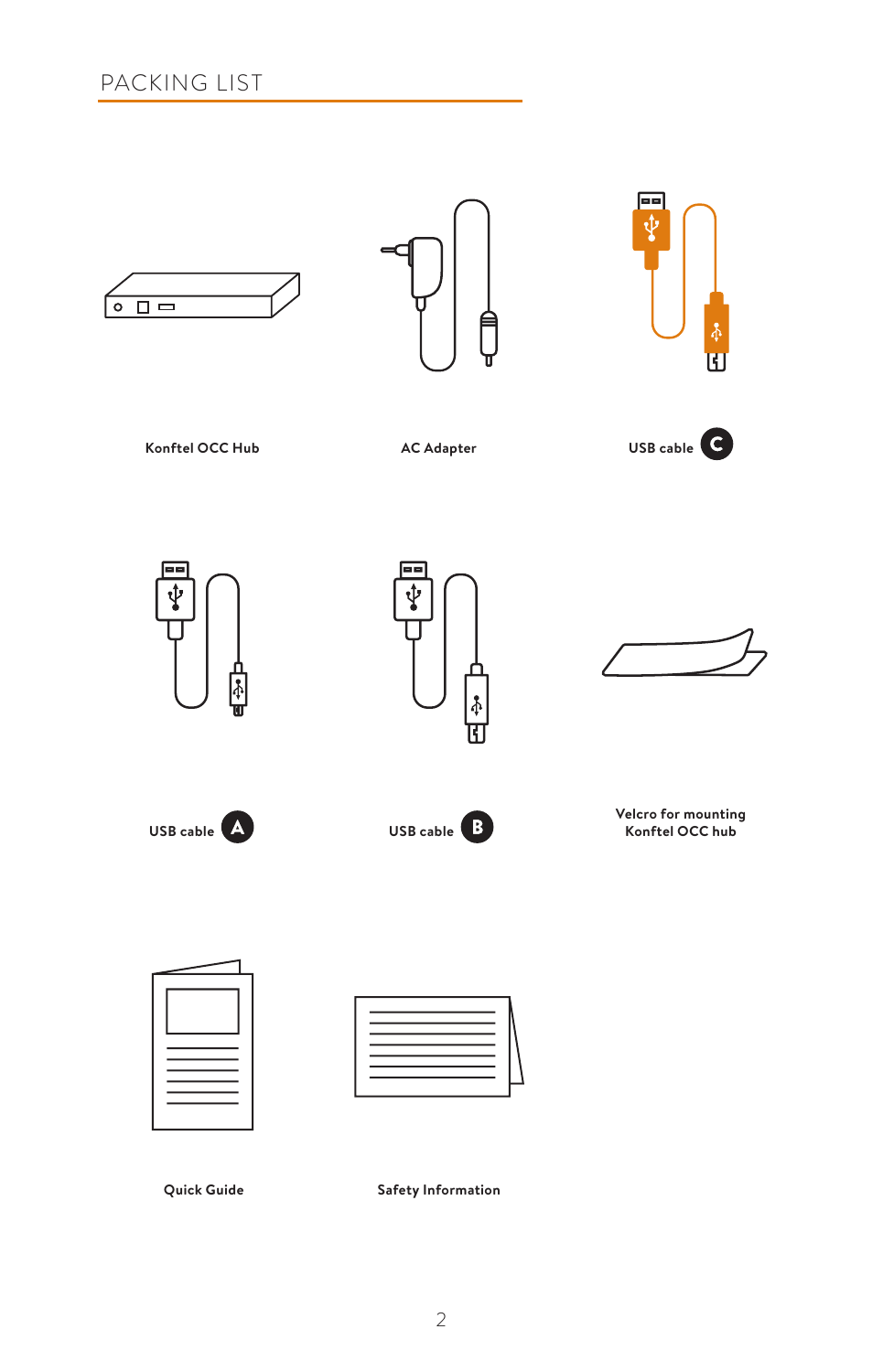

The consequential re-connections will be faster (~10 seconds).